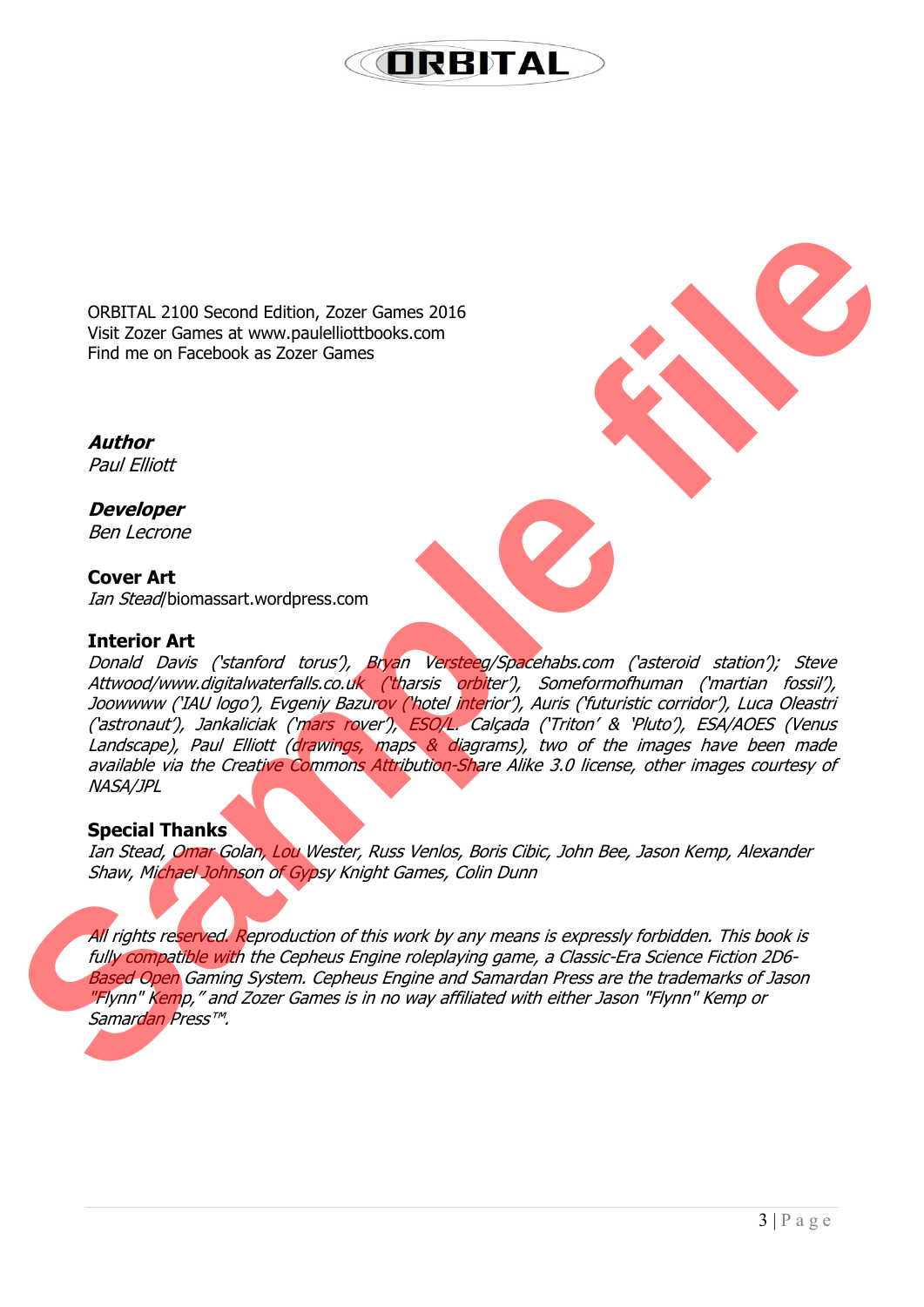## **JRBITAL**

## **CONTENTS**

| <b>The Situation</b><br>$\mathbf{1}$               | 5               | <b>Orbital Society</b><br>8<br>Law Enforcement | <b>108</b><br>108 |
|----------------------------------------------------|-----------------|------------------------------------------------|-------------------|
| $\overline{2}$<br><b>The Cold War</b>              | 7               | Art                                            | 110               |
| A Century of Rivalry                               | $\overline{7}$  | Colonies, Stations, Habitats                   | 11                |
|                                                    |                 | Running a DSV                                  | 119               |
| 3                                                  | 15              | Treaties & Regulations                         | 121               |
| <b>Organisations</b><br><b>Government Agencies</b> | 15              | Earth Orbit Network                            | 123               |
|                                                    | 18              |                                                |                   |
| Corporations                                       | 23              | <b>Working in Space</b><br>9                   | 125               |
| Non-Governmental Organizations                     |                 | Zero-G Workplace                               | 125               |
| Criminal Organizations 26                          |                 | Ways To Die in Space                           | 127               |
| 'Tasting Freedom'                                  |                 | Airlocks                                       | 131               |
|                                                    |                 | <b>Asteroid Mining</b>                         | 133               |
| <b>Character Creation</b><br>4                     | 30              |                                                | 138               |
| <b>Skills &amp; Characteristics</b>                | 31              | Setting Up An Outpost                          |                   |
| Select A Campaign                                  | 31              | <b>Worlds</b><br><b>10</b>                     | 140               |
| Select A Career                                    | 33              |                                                | 140               |
| Military and Spacer Ranks                          | 35              | <b>Planetary World Profiles</b>                |                   |
| <b>Mustering Out</b>                               | 35              | <b>Mercury</b>                                 | 142               |
| Sample Character                                   | 36              | <b>Venus</b>                                   | 147               |
|                                                    |                 | Earth                                          | 154               |
| 5<br><b>Spacecraft Design</b>                      | 37              | Luna                                           | 163               |
| Designing DSVs                                     | 37 <sub>2</sub> | <b>Mars</b>                                    | 170               |
| Design Checklist                                   | 37              | The Belt                                       | 180               |
| Designing Orbital Vehicles                         | 63              | <b>Jupiter</b>                                 | 185               |
| Designing Launch Vehicles                          | 67              | <b>Saturn</b>                                  | 192               |
|                                                    |                 | Uranus                                         | 206               |
| <b>Operating Spacecraft</b><br>6                   | 69              | Neptune                                        | 210               |
| Launch & Re-Entry                                  | 69              | Kuiper Belt                                    | 213               |
| <b>Travel Times</b>                                | 70              |                                                |                   |
| Fuel                                               | 73              | 11<br><b>Running Orbital</b>                   | 216               |
| <b>Maintenance</b>                                 | 74              | What Do We Do?                                 | 216               |
| <b>Revenues</b>                                    | 75              | Running A Campaign                             | 217               |
| <b>Encounters</b>                                  | 76              | Non-Player Characters                          | 222               |
| <b>Running Space Combat</b>                        | 77              | Aliens                                         | 225               |
| <b>Spacecraft Damage</b>                           | 78              |                                                |                   |
|                                                    |                 | 12<br><b>Resources</b>                         | 229               |
| <b>Hardware</b>                                    | 84              |                                                |                   |
| <b>Spacesuits</b>                                  | 84              | <b>Appendix</b>                                | 236               |
| <b>Rovers</b>                                      | 89              | Acronyms                                       | 236               |
| Computers                                          | 91              | Legal Information                              | 237               |
| <b>Orbital Vehicles</b>                            | 93              |                                                |                   |
| Launch Vehicles                                    | 96              |                                                |                   |
| Deep Space Vehicles                                | 99              |                                                |                   |
| Modules & Space Stations                           | 106             |                                                |                   |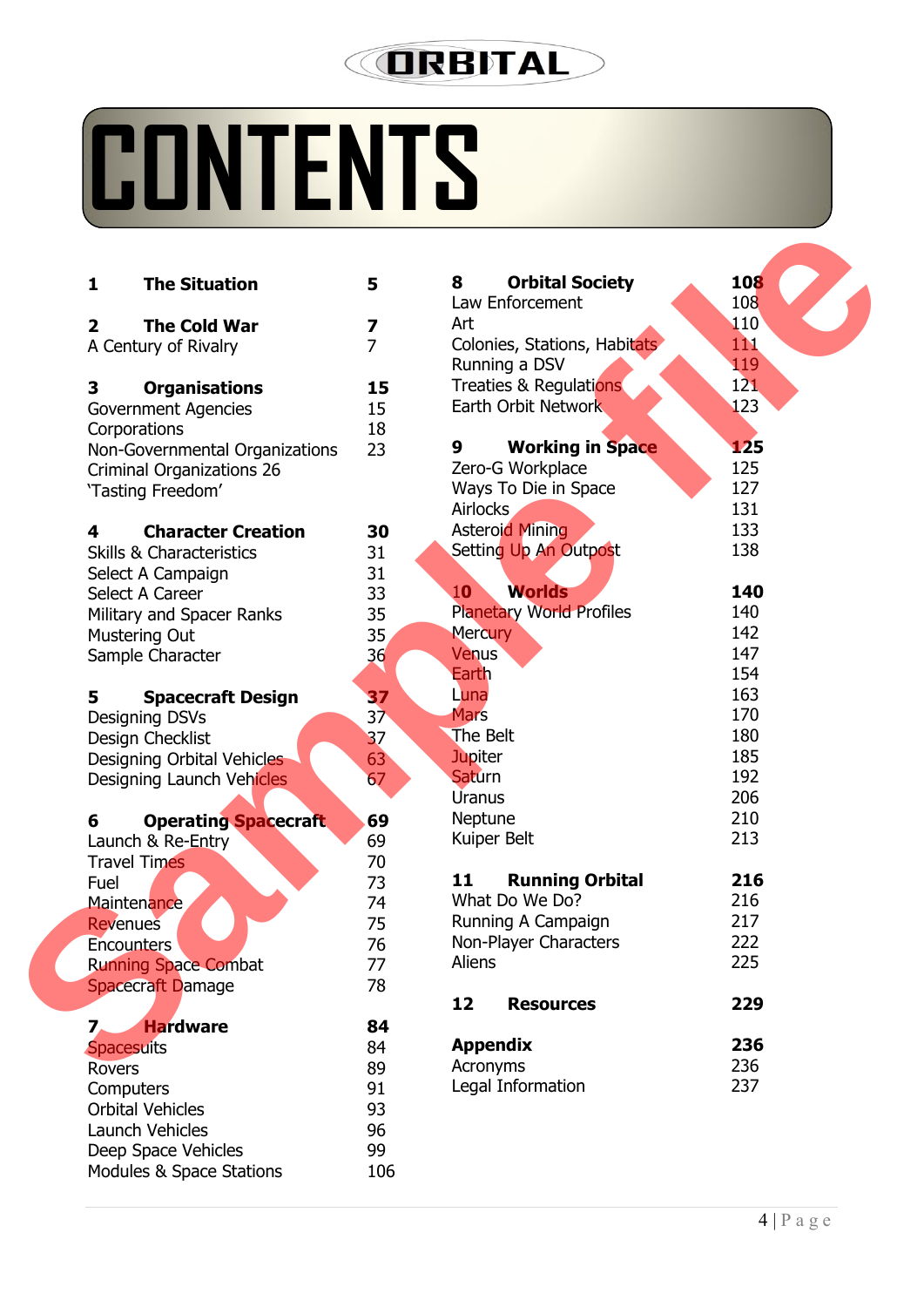## **ORBITAL**

## **1 THE SITUATION**

"In spite of the opinions of certain narrow-minded people, who would shut up the human race upon this globe, as within some magic circle which it must never outstep, we shall one day travel to the moon, the planets, and the stars, with the same facility, rapidity, and certainty as we now make the voyage from Liverpool to New York."

Jules Verne, From the Earth to the Moon, 1865

Jules Verne was right. The human race made it out into space, to the Moon, to Mars and beyond to the outer planets. Not just to visit and measure, but to work and live and reproduce. Mankind stepped out of the cradle and out into the interplanetary nursery that is the solar system.

But. There is always a but; the misquided, almost blind, optimism that plaqued many of the philosophers, cosmologists, scientists and space advocates throughout the  $20<sup>th</sup>$  century disguised the darker truths of human nature. Perfect beings, angels, saints and Peace Prize winners were not the new colonists. Those wonderful 1970's paintings of vast space habitats, with lakes and gardens and forests and smiling happy Americans so beloved by Gerard O'Neill and his fans, proved unattainable, and when the reality of life in space hit home, human nature kicked in.

**Orbital** is a TL 9 setting for the Cepheus Engine and the 2D6-based science fiction game it is derived from. Although set in Earth's near future, it is neither a cyberpunk dystopia nor a transhuman melting pot, it is the future of space colonisation envisaged by planners of the 1980s, albeit with a healthy dose of realism.

Quotes from historical figures litter the book, they reveal the subtext, the real story of what is going on, how things are developing and what may be the inevitable end. Many of these figures commented on the first space race and the Cold War that kicked it off. Our future history is built on the foundations of a *new* cold war, fought between the Luna colonists and the people of Earth. Fear and national competitiveness spur on the exploration and settlement of the solar system, for without this political imperative, humans would be content to sit in their own nest and wait for that life-killing asteroid to strike. The spite of the opinions of certain parrow-minded people, who would shot up the human face<br>to the moon, the planets, and the slare, with the same clotility applied to the moon the planets and the same mode of the same clo

"I'll believe in people settling Mars at about the same time I see people setting the Gobi Desert. The Gobi Desert is about a thousand times as hospitable as Mars and five hundred times cheaper and easier to reach. It's ugly, it's inhospitable and there's no way to make it pay. Mars is just the same, really. We just romanticize it because it's so hard to reach."

Bruce Sterling, SF author

The cold war setting of **Orbital** drives everything; exploration, settlement, technological development, it is the political will and the energy behind life in the solar system. A lot is happening and there are humans scattered all across the moons and planets. For the referee, the solar system resembles a typical subsector. Many of the adventures that could take place in a subsector can happen here too, just remember that travel times are longer, ships more fragile, communications a little easier, and a polarized political world complete with mistrust, espionage and puppet governments dominates the stage.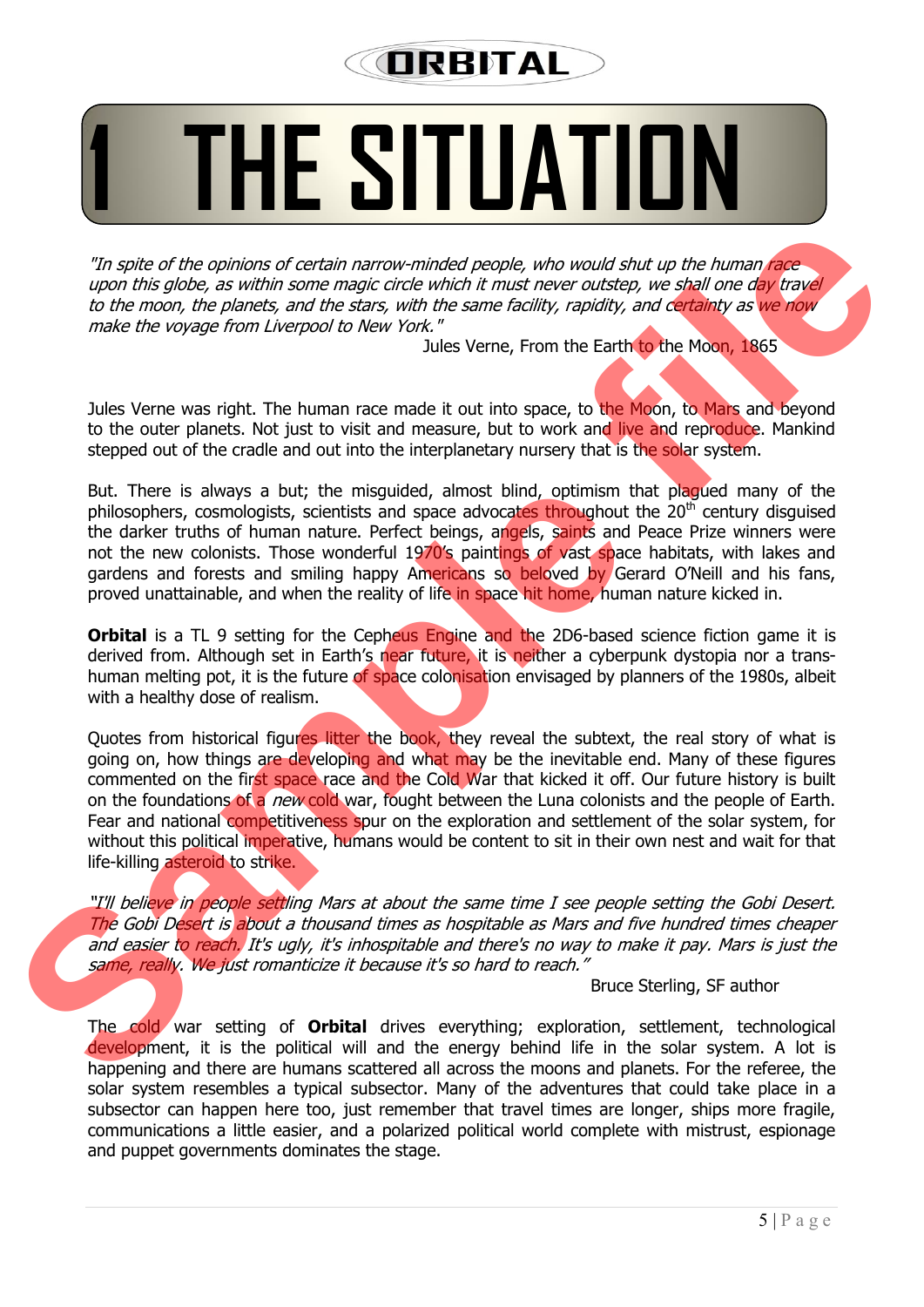### **ORRITAL**

#### **Other Uses for Orbital**

The setting in **Orbital** is offered as a ready-made backdrop in which to set near future games. There is plenty more here than setting, though, from rules for rovers, vacc suits, rockets and activity in zero-G, to the write-ups of moons and planets and of course the spacecraft design system.

Several gaming possibilities spring immediately to mind:

**The Game of the Movie -** There are plenty of movies that could make decent scenarios, in fact there are plenty that would turn out better in the hands of a group of players! With **Orbital** you can run that movie, or its 'sequel', as a one shot. Try 2001: A Space Odyssey, Mission to Mars, Ghosts of Mars, Apollo 18, Red Planet or The Expanse.

**Back in the Day -** Every setting has a TL 9 past somewhere along the way. It is possible to create a series of adventures in the past, to set a campaign there, or, as happened in numerous Star Trek episodes, for spacecraft from the past to come through a temporal rift to reach the current setting date, or vice versa!

**Mixing Old with New -** Of course many of the Classic 2D6-based SF scenarios, seeds, NPCs and encounters published over the decades still work in **Orbital**.

#### **Why 2100 AD?**

It is natural to ask the question, if, when you can run many already existing SF situations and adventures within the **Orbital** universe, why anyone should bother going back to TL 9 at all? Are we not just narrowing our options? Yes we are, and that's the point. Spaceflight is very much like it is today, it is hard and dangerous and not to be taken for granted. That adds an extra dimension to any scenario, and connects the sci-fi shenanigans with real world spaceflight, something I love. I waited with baited breath in March, 2011 to watch the ISS pass through the night sky, and was stunned to see two fast moving points of light where there should have been one. I realised at once that the space shuttle Discovery had undocked from the ISS for the last time and that I was looking at them both. **Orbital** is for those players like me, who always wanted to go into space and who want to pretend for a couple of hours that they really are about to land on an asteroid, dig for iridium on Mercury or try to fix an out-of-control satellite during an EVA. Maybe I just want my space travel to be a bit more difficult... Several gaming possibilities spring immediately to mind:<br>
The Game of the Movie - There are plenty of movies that could make decent seconds in figure the members that we can be branched for a group of players of the base o

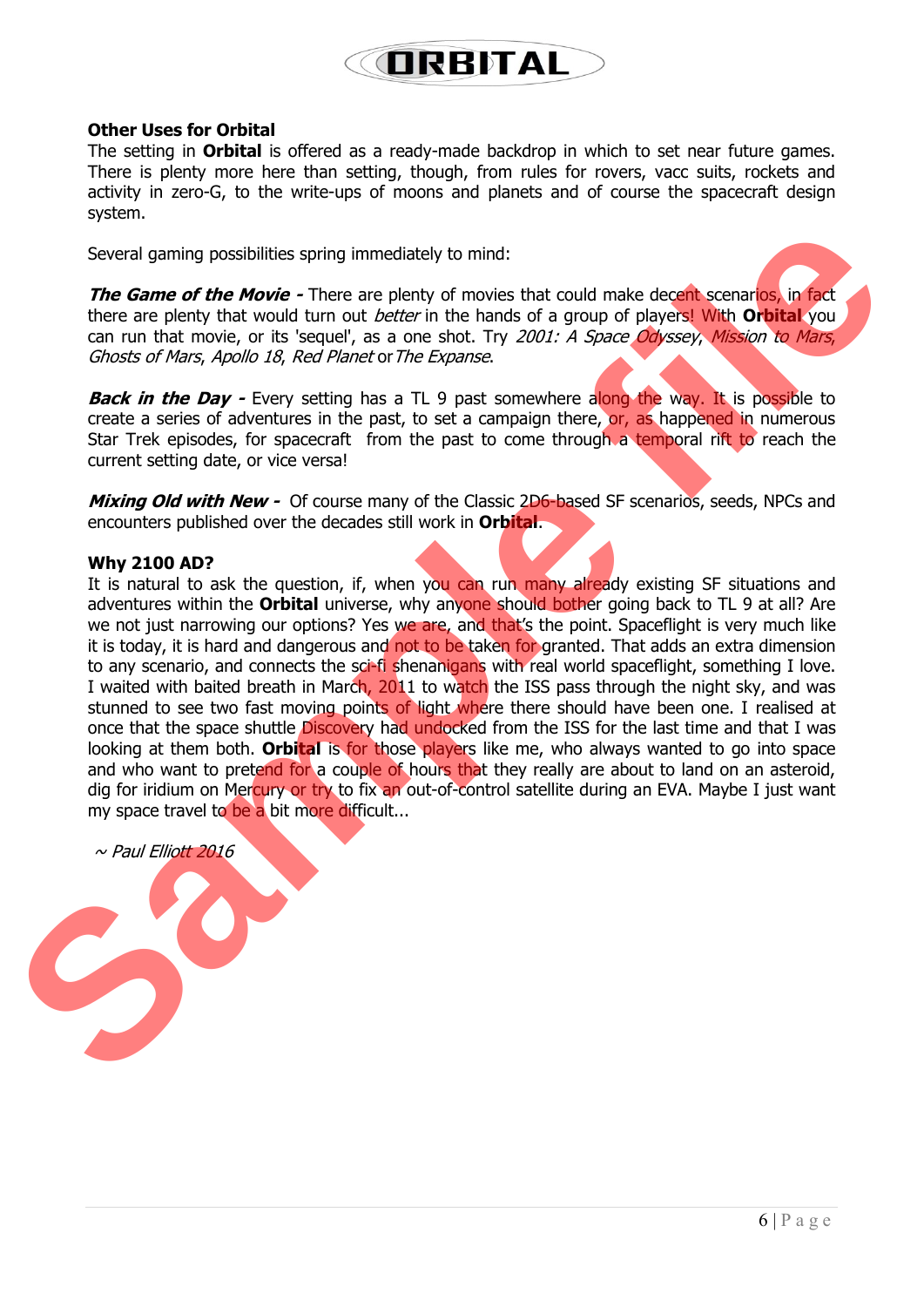### **ORBITAL**

# **2 THE COLD WAR**

"Mankind's journey into space, like every great voyage of discovery, will become part of our unending journey of liberation. In the limitless reaches of space, we will find liberation from tyranny, from scarcity, from ignorance and from war. We will find the means to protect this Earth and to nurture every human life, and to explore the universe. . . . This is our mission, this is our destiny."

#### Ronald Reagan, speech at Houston, 1988

On July 20, 1989, the 20th anniversary of the Apollo 11 Moon landing, President George Bush announced plans for the Space Exploration Initiative (SEI). His speech detailed the construction of space station Freedom, it described returning to the Moon, this time 'to stay', and it ended with a proposed manned mission to Mars. Bush laid out, not a ten-year Apollo-style plan, but a longrange continuing commitment. Unfortunately, Congress shot the SEI down in flames due to the huge budget that it would have required. But consider an alternative where the SEI was passed, where the project thrived because of the international co-operation that the president was able to muster. With new partners on board, including Russia, Space station Freedom ends up looking much like the International Space Station we know so well. It even carries the same name. Why was the initiative passed? Mars beckoned. Besides the enigmatic Face, NASA had more concrete proof that some alien intelligence had (or still) existed on the red planet. This evidence was concealed from the public, yet the fact it existed drove the SEI forward with vigour. **Standards journey into space. We every great voyage of discovery, will become paik of sure unediting fourney of the cattom fourney and sure will filed the standard from the proposition in the interest of space we will fil** 

What else differs in our alternate history? On August 20, 1998, a barrage of American cruise missiles struck terror camps in Afghanistan, and (unlike in our timeline, where he missed the attack by hours) Osama Bin Laden was killed. There was no 21<sup>st</sup> century War on Terror. The Space Exploration Initiative enjoyed the optimism and support of a new century unfettered by Middle East wars and on-going terror.

"Don't tell me that man doesn't belong out there. Man belongs wherever he wants to go - and he'll do plenty well when he gets there."

Wernher von Braun, 1958

## **A CENTURY OF RIVALRY**

#### **To the Moon and Mars**

Americans returned to the Moon in 2001, twelve years after Bush gave his speech on the steps of the National Air and Space Museum. By 2006 there were up to eight astronauts living there semipermanently. Within another six years they were producing their own oxygen, and crew numbers had doubled. This was a scientific base on the Sea of Tranquillity.

In 2017 the first manned mission to Mars was successfully carried out. It was truly multi-national, with a great deal of technological support provided by Russia. Using similar technologies to that employed on the Moon, an international crew stayed for several weeks and left behind habitats for more permanent crews who followed on a year later. The modular design allowed nations to add